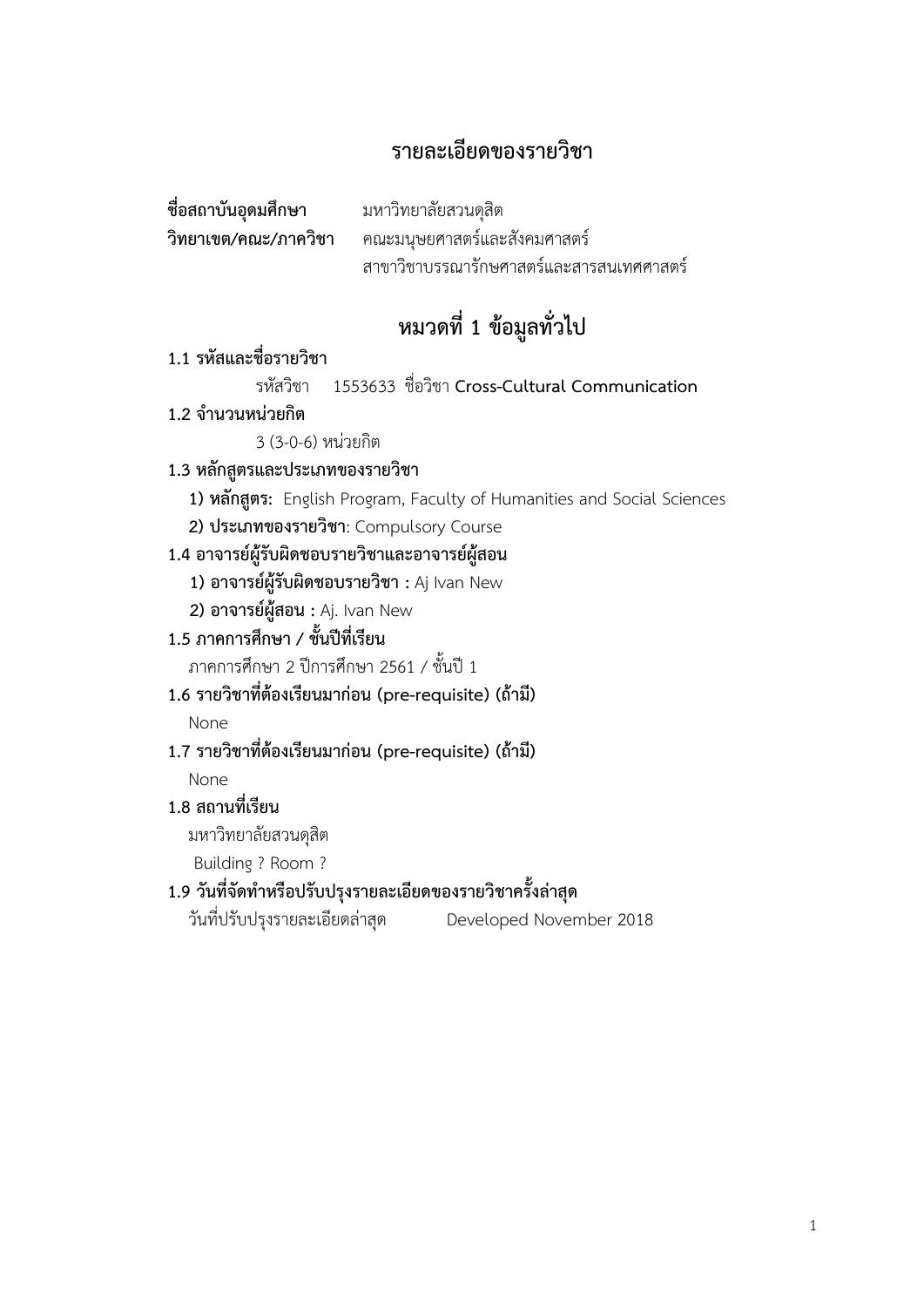# **หมวดที่ 2 จุดมุ่งหมายและวัตถุประสงค์**

# **2.1 จุดมุ่งหมายของรายวิชา – Course Objectives**

| Domain           | Objectives                                                           |
|------------------|----------------------------------------------------------------------|
| Morals and       | 1. For students to be able to acquire and apply knowledge            |
| ethics           | morally and ethically, showing sympathy and understanding of         |
|                  | others and appreciating diverse cultural and societal practices.     |
| Knowledge        | 2. For students to be cognizant of the principles and theories       |
|                  | involving the English language and integrate knowledge of the        |
|                  | English language in different fields of study in order to            |
|                  | strengthen 21 <sup>st</sup> Century skills.                          |
|                  |                                                                      |
| Cognitive skills | Use innovation to develop communication and lifelong<br>3.           |
|                  | learning skills through the collaborative construction of            |
|                  | knowledge and have the ability to apply the knowledge                |
|                  | learned to be able to adapt to the society and a mulit-              |
|                  | cultural enviroment                                                  |
| Interpersonal    | Have the initiative to help others and work collaboratively to<br>4. |
| skills           | solve problems and show responsibility in learning to achieve        |
|                  | personal and professional development                                |
| IT Skills,       | 5.<br>Identify various available information and communication       |
| Mathematical     | technologies (ICTs) that can develop learning skills and be able     |
| skills and       | to communicate in written and verbal forms in both Thai and          |
|                  | the English language                                                 |
| communication    |                                                                      |

Focus on the four language skills with some emphasis on listening and speaking in interview situations. Conduct interviews and presentations. Study crosscultural etiquette, customs and norms. Manage presentation introductions, main bodies, conclusions and respond to questions in a professional manner. Demonstrate cultural awareness.

## **2.2 วัตถุประสงค์ในการพัฒนา/ปรับปรุงรายวิชา**

.

New Course in accordance with the 2017/18 Curriculum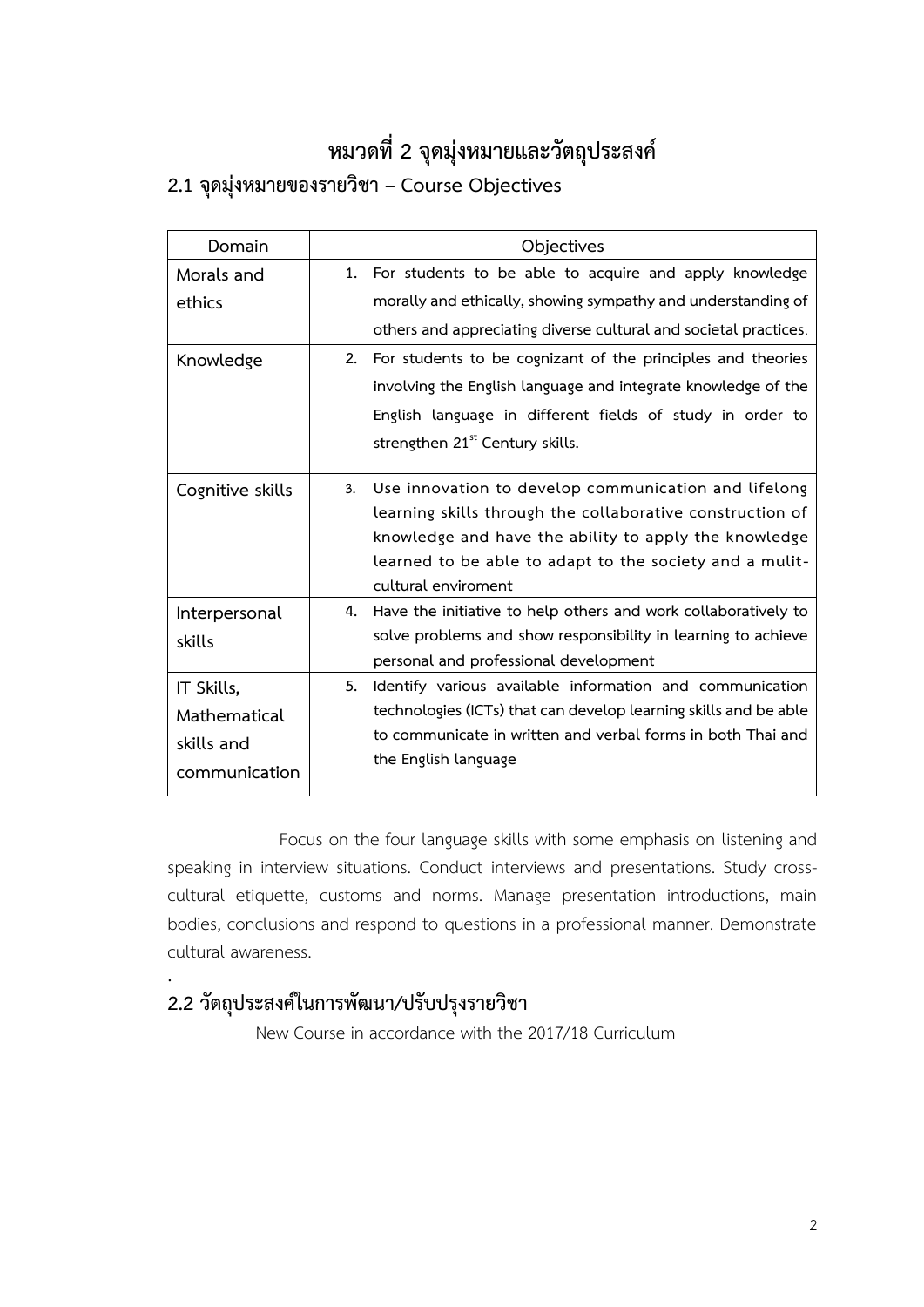## **หมวดที่3 ลักษณะและการด าเนินการ 3.1 ค าอธิบายรายวิชา – Course Description**

A study of the definition and the importance of cross-cultural communication with the focus on how cultural values are embedded in language use and how these hidden assumptions can create barriers to effective communication. A comparison of preferred mode of communication, nonverbal communication, intonation patterns, address terms, greetings and requests across cultural groups. Practicing how to apply crosscultural communication skills to various situations.

## **3.2 จ านวนชั่วโมงที่ใช้ต่อภาคการศึกษา**

| บรรยาย | สอนเสริม | การฝึกปฏิบัติ/<br>ึ งานภาคสนาม/การฝึกงาน | การศึกษาด้วย<br>ิตนเอง |
|--------|----------|------------------------------------------|------------------------|
| 45     | -        |                                          | 90                     |

## **3.3 จ านวนชั่วโมงต่อสัปดาห์ที่อาจารย์ให้ค าปรึกษาและแนะน าทางวิชาการแก่ นักศึกษาเป็นรายบุคคล**

Students should listen to research and be exposed to English for a minimum of 15 minutes per day, preferably rising to 30 minutes per day in the second half of the semester. In addition, they must complete assignments, home works and prepare for a test. Total average time of 2 hours per week. The instructor can be contacted by phone on 085 713 1984 and by email at [ivan.new@gmail.com.](mailto:ivan.new@gmail.com) A Facebook group page is also available.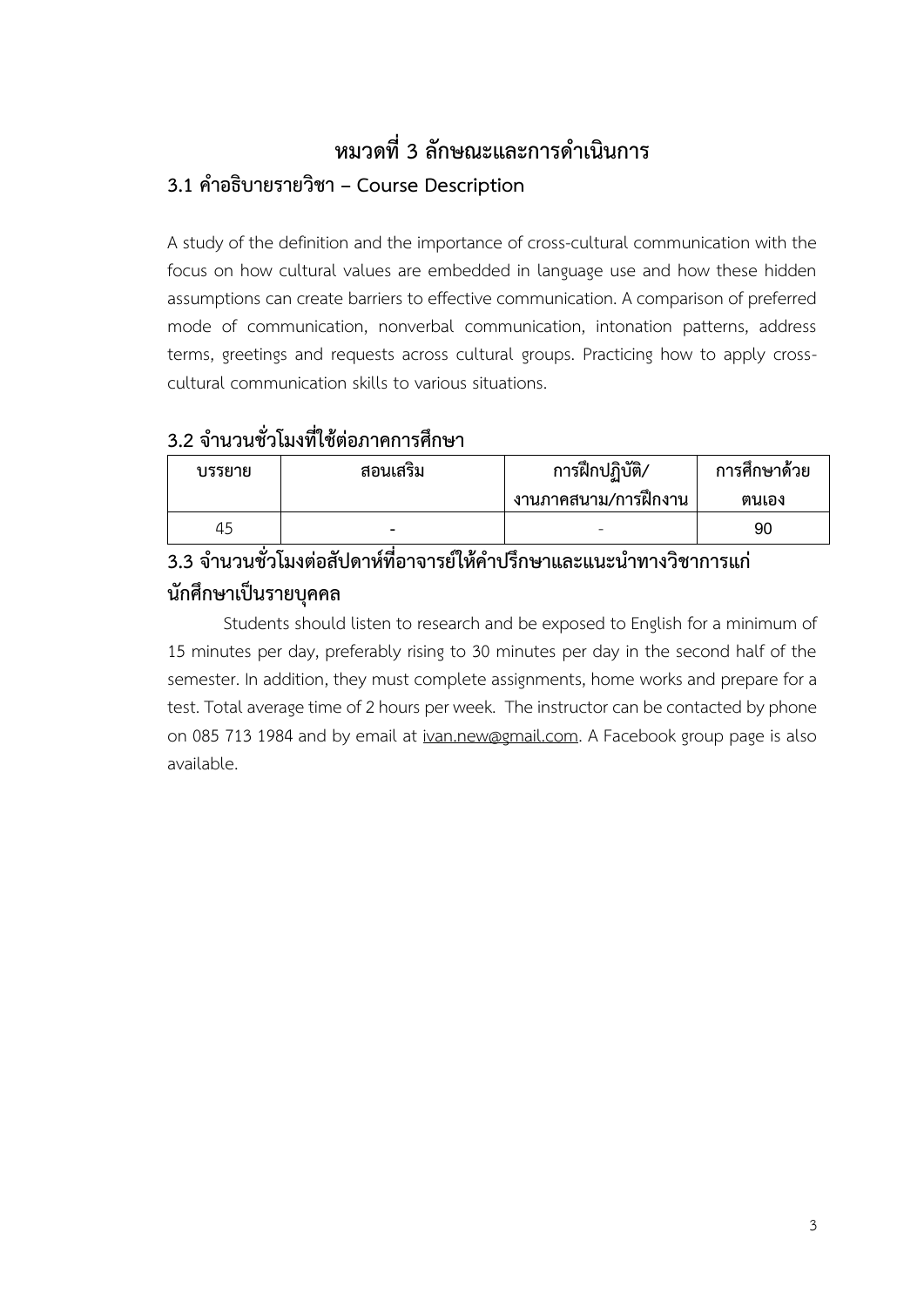# **หมวดที่4 การพัฒนาการเรียนรู้ของนักศึกษา**

## **วิธีการสอนและการประเมินผล**

| ผลการเรียนรู้ที่ต้องการพัฒนา                 | วิธีการสอน                              | วิธีการประเมิน                             | สัปดาห์ที่ | ค่าน้ำหนักของ |
|----------------------------------------------|-----------------------------------------|--------------------------------------------|------------|---------------|
| Learning domain                              | Strategy                                | Evaluation                                 | ประเมิน    | การประเมินผล  |
|                                              |                                         |                                            | Weeks      |               |
| ด้านคุณธรรม จริยธรรม – Morals and Ethics     | Require students to honestly and        | Check attendance and dress.                | Weeks 1    |               |
|                                              | actively acquire knowledge via          | Check students' record of their use of     | $-15$      |               |
| Exhibit<br>1)<br>of<br>a<br>sense            | legitimate information outlets and      | time for additional study outside of class | Particular |               |
| responsibility<br>and<br>towards<br>learning | present that information via legitimate | Monitor group activities                   | to weeks   |               |
| accomplishing learning tasks.                | means.                                  | Check assignments and homework is on-      | 13 and 14  |               |
| 2) Be able to acquire and                    | Require students to work with others in | time                                       |            |               |
| apply knowledge morally and ethically.       | groups and mentor weaker group          | Check interviews are sensitive to the      |            |               |
|                                              | members.                                | interviewees                               |            |               |
| 3) Be open-minded respectful                 | Require students to make sensitive      |                                            |            | 20%           |
| and able to work harmoniously with others.   | cultural comparisons                    |                                            |            |               |
| 4)<br>Show sympathy and                      | Require students to conduct interviews  |                                            |            |               |
| understanding of others and appreciate       | with sensitivity                        |                                            |            |               |
| diverse cultural and societal practices.     |                                         |                                            |            |               |
| 5) Develop problem solving                   |                                         |                                            |            |               |
| skills with great consideration of moral,    |                                         |                                            |            |               |
| ethical and social values.                   |                                         |                                            |            |               |
|                                              |                                         |                                            |            |               |
| ด้านความรู้ - Knowledge                      | Make students aware of language in the  | Course exercises                           | Weeks 2    |               |
| Be cognizant of the<br>1)                    | cultural context of their own lives and | Record of outside work                     | $-15$      |               |
| principles and theories involving the        | society at large. Application of the    | Home works<br>Particular                   |            | 40%           |
| English language.                            | language in real life                   | Midterm test                               | to weeks   |               |
|                                              |                                         | Presentations                              |            |               |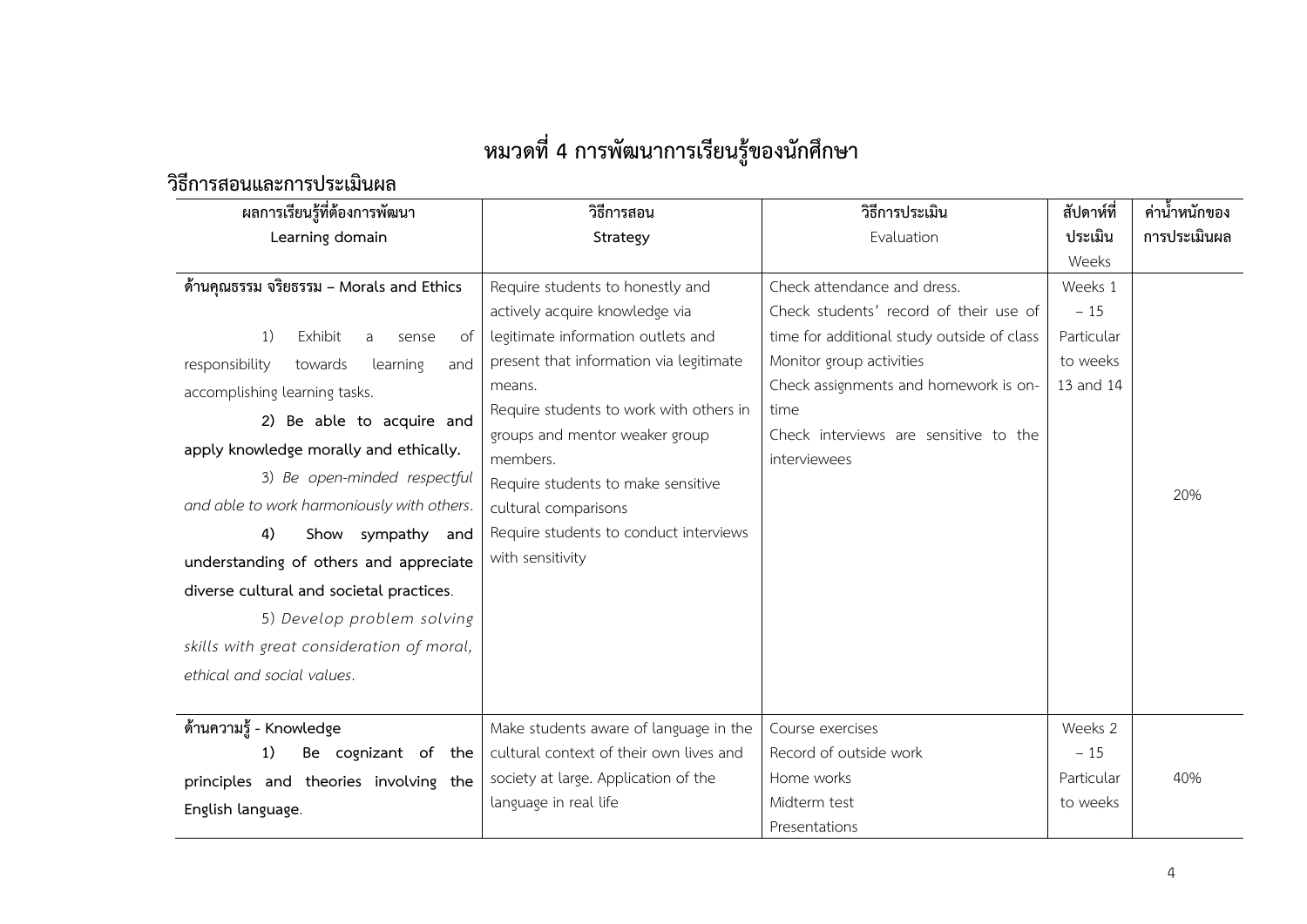| ผลการเรียนรู้ที่ต้องการพัฒนา                          | วิธีการสอน                              | วิธีการประเมิน             | สัปดาห์ที่ | ค่าน้ำหนักของ |
|-------------------------------------------------------|-----------------------------------------|----------------------------|------------|---------------|
| Learning domain                                       | Strategy                                | Evaluation                 | ประเมิน    | การประเมินผล  |
|                                                       |                                         |                            | Weeks      |               |
| 2) demonstrate metacognitive                          | Provide inter disciplinary examples and | Final assignments          | 7, 9, 13,  |               |
| skills in research and development to                 | require personal research and self-     |                            | 14 and 15  |               |
| achieve self-directed and lifelong learning           | directed study                          |                            |            |               |
| skills                                                | Use language and knowledge to           |                            |            |               |
| 3) Devise effective problem-                          | communicate effectively and             |                            |            |               |
|                                                       | sensitively with members of other       |                            |            |               |
| solving skills through the application of the         | cultures                                |                            |            |               |
| knowledge of the English language                     | Require students to present knowledge   |                            |            |               |
| 4) Integrate knowledge of the                         | effectively                             |                            |            |               |
| English language in different fields of               |                                         |                            |            |               |
| study in order to strengthen 21 <sup>st</sup> Century |                                         |                            |            |               |
| skills.                                               |                                         |                            |            |               |
|                                                       |                                         |                            |            |               |
| ้ด้านทักษะทางปัญญา – Cognitive Skills                 | Ask students to follow a logical plan   | Check Record of Self study | Weeks 2    |               |
| 1) Have the ability to search                         | and involve students in problem         | Presentations              | to 8       |               |
| for, evaluate, analyze and synthesize                 | solving activities and active learning. |                            | and        |               |
| information to arrive at logical conclusions          | Require group work                      |                            | weeks 10   |               |
| that can help in solving problems.                    | Encourage work related investigations   |                            | to 12      |               |
| 2) Have the ability to integrate                      | Share findings                          |                            |            | 10%           |
| Englih language skills and concepts in                |                                         |                            |            |               |
| performing proffessional tasks                        |                                         |                            |            |               |
| 3) Use innovation to develop                          |                                         |                            |            |               |
| communication and lifelong learning                   |                                         |                            |            |               |
| skills through the collaborative                      |                                         |                            |            |               |
| construction of knowledge                             |                                         |                            |            |               |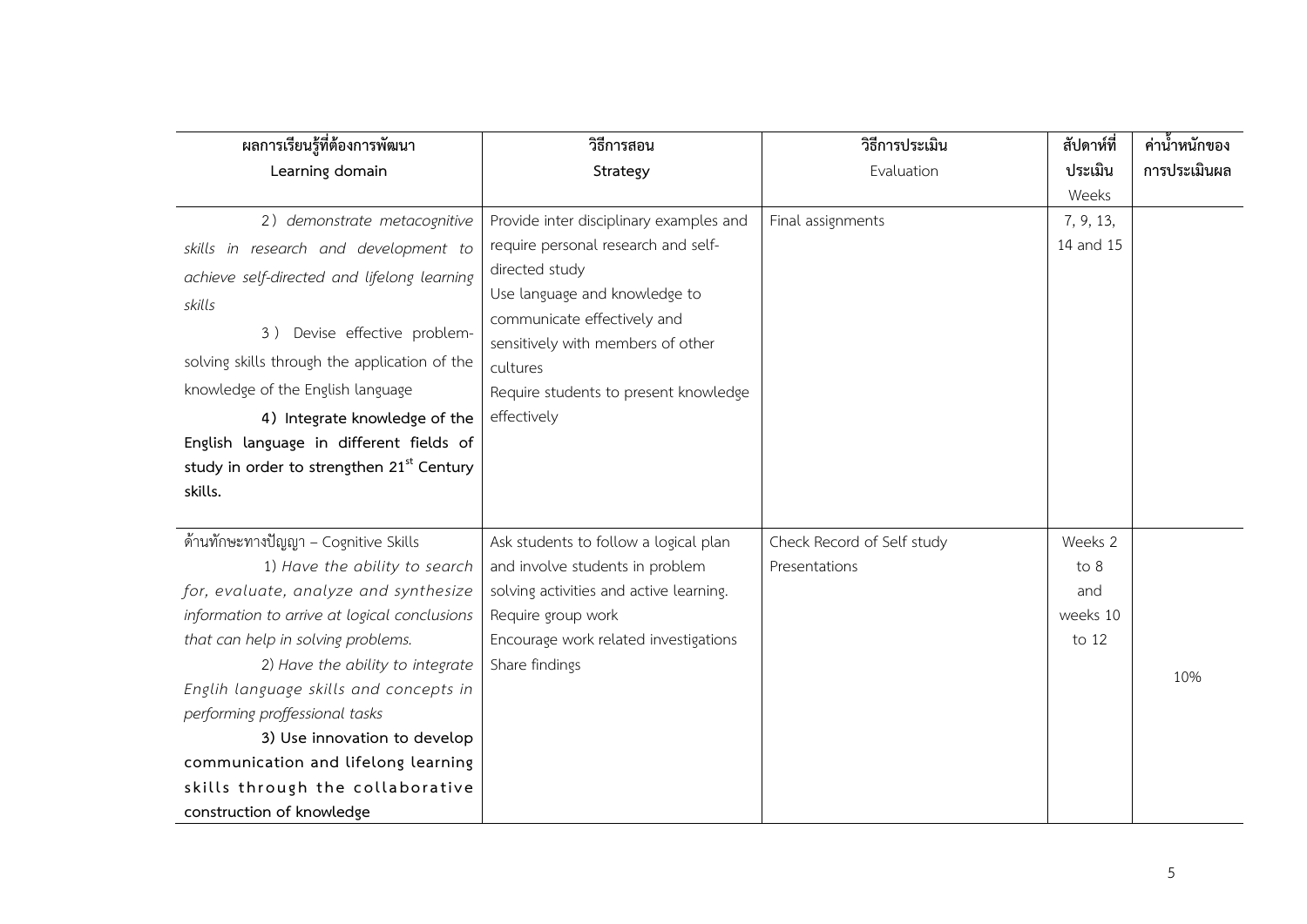| ผลการเรียนรู้ที่ต้องการพัฒนา                    | วิธีการสอน                              | วิธีการประเมิน                      | สัปดาห์ที่ | ค่าน้ำหนักของ |
|-------------------------------------------------|-----------------------------------------|-------------------------------------|------------|---------------|
| Learning domain                                 | Strategy                                | Evaluation                          | ประเมิน    | การประเมินผล  |
|                                                 |                                         |                                     | Weeks      |               |
| 4) Have the ability to apply                    |                                         |                                     |            |               |
| the knowledge learned to be able to             |                                         |                                     |            |               |
| adapt to the society and a mulit-cultural       |                                         |                                     |            |               |
| enviroment                                      |                                         |                                     |            |               |
|                                                 |                                         |                                     |            |               |
| ด้านทักษะความสัมพันธ์ระหว่างบุคคลและความ        | Interviews                              | Monitor class participation         | Weeks 1-   |               |
| รับผิดชอบ - Interpersonal Skills                | Require respect and cooperation while   | Presentation questions and feedback | 14         |               |
| 1) Have the initiative to help                  | engaged in active learning with regards | Check self study record             | Week 7,    |               |
| others and work collaboratively to solve        | to group work, adhering to roles        | Oral evaluation                     | 13, 14     |               |
| problems                                        | (leadership and participators) in       |                                     | and Week   |               |
| 2) Be able to think logically in                | presenting real life interviews         |                                     | 15         |               |
| analyzing and solving issues by employing       | Students present findings               |                                     |            |               |
| their knowledge of the English language and     | Students must participate in own study  |                                     |            |               |
| technological innovations                       | time                                    |                                     |            | 20%           |
|                                                 |                                         |                                     |            |               |
| responsibility<br>3)<br>Show<br>in              |                                         |                                     |            |               |
| to achieve<br>personal<br>learning<br>and       |                                         |                                     |            |               |
| professional development                        |                                         |                                     |            |               |
| 4) Possess leadership and                       |                                         |                                     |            |               |
| cooperative skills appropriate for a            |                                         |                                     |            |               |
| profession.                                     |                                         |                                     |            |               |
|                                                 |                                         |                                     |            |               |
|                                                 |                                         |                                     |            |               |
| ้ด้านทักษะการวิเคราะห์เชิงตัวเลข การสื่อสาร และ | Regular communication activities in     | Monitor class participation         | Weeks 1    |               |
| การใช้เทคโนโลยีสารสนเทศ - IT Skills,            | pairs, and group work regarding         | Video home works                    | to 8 and   | 10%           |
| numerical and communication skills              | presentations. Power point for          | Presentations                       | weeks 10   |               |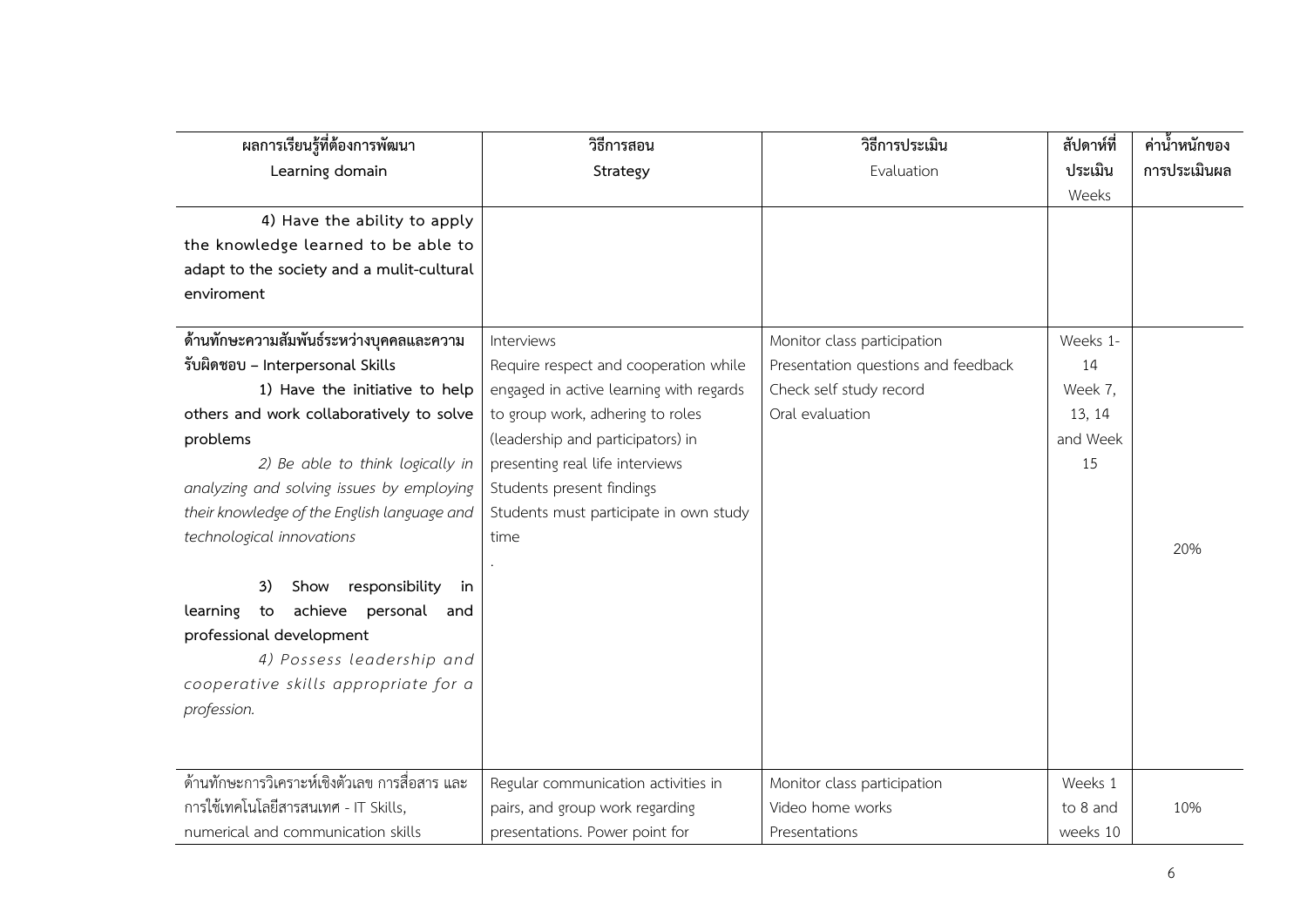| ผลการเรียนรู้ที่ต้องการพัฒนา                | วิธีการสอน                              | วิธีการประเมิน   | สัปดาห์ที่ | ี ค่าน้ำหนักของ |
|---------------------------------------------|-----------------------------------------|------------------|------------|-----------------|
| Learning domain                             | Strategy                                | Evaluation       | ประเมิน    | การประเมินผล    |
|                                             |                                         |                  | Weeks      |                 |
| 1) Demonstrate basic computer               | presentations and video and audio       | Final Assignment | 11 and     |                 |
| and mathematical skills                     | equipment use for interviews and        |                  | weeks 13   |                 |
| 2) Distinguish various information          | roleplays.                              |                  | and 14     |                 |
| and communication technologies that can     | Chose effective technology to           |                  |            |                 |
| effectively used in learning and<br>be      | effectively present findings.           |                  |            |                 |
| information gathering                       | Be able to translate and communicate    |                  |            |                 |
| 3) Identify various available               | Thai culture to foreigners.             |                  |            |                 |
| information<br>communication<br>and         |                                         |                  |            |                 |
| technologies (ICTs) that can develop        |                                         |                  |            |                 |
| learning skills                             |                                         |                  |            |                 |
|                                             |                                         |                  |            |                 |
| 4) Be able to communicate in                |                                         |                  |            |                 |
| written and verbal forms in both Thai       |                                         |                  |            |                 |
| and the English language                    |                                         |                  |            |                 |
| 5) Be able to criticize the veracity        |                                         |                  |            |                 |
| of information as to their relevance and    |                                         |                  |            |                 |
| suitability of use to achieve self-directed |                                         |                  |            |                 |
| learning                                    |                                         |                  |            |                 |
| പ റെ പ                                      | $\mathbf{v}$<br>ല മറ<br>$\omega$ $\sim$ | <i>പ</i> പ       |            |                 |

**หมายเหตุ ผลการเรียนรู้ตัวเข้ม** = ความรับผิดชอบหลัก ผลการเรียนรู้ตัวธรรมดา = ความรับผิดชอบรอง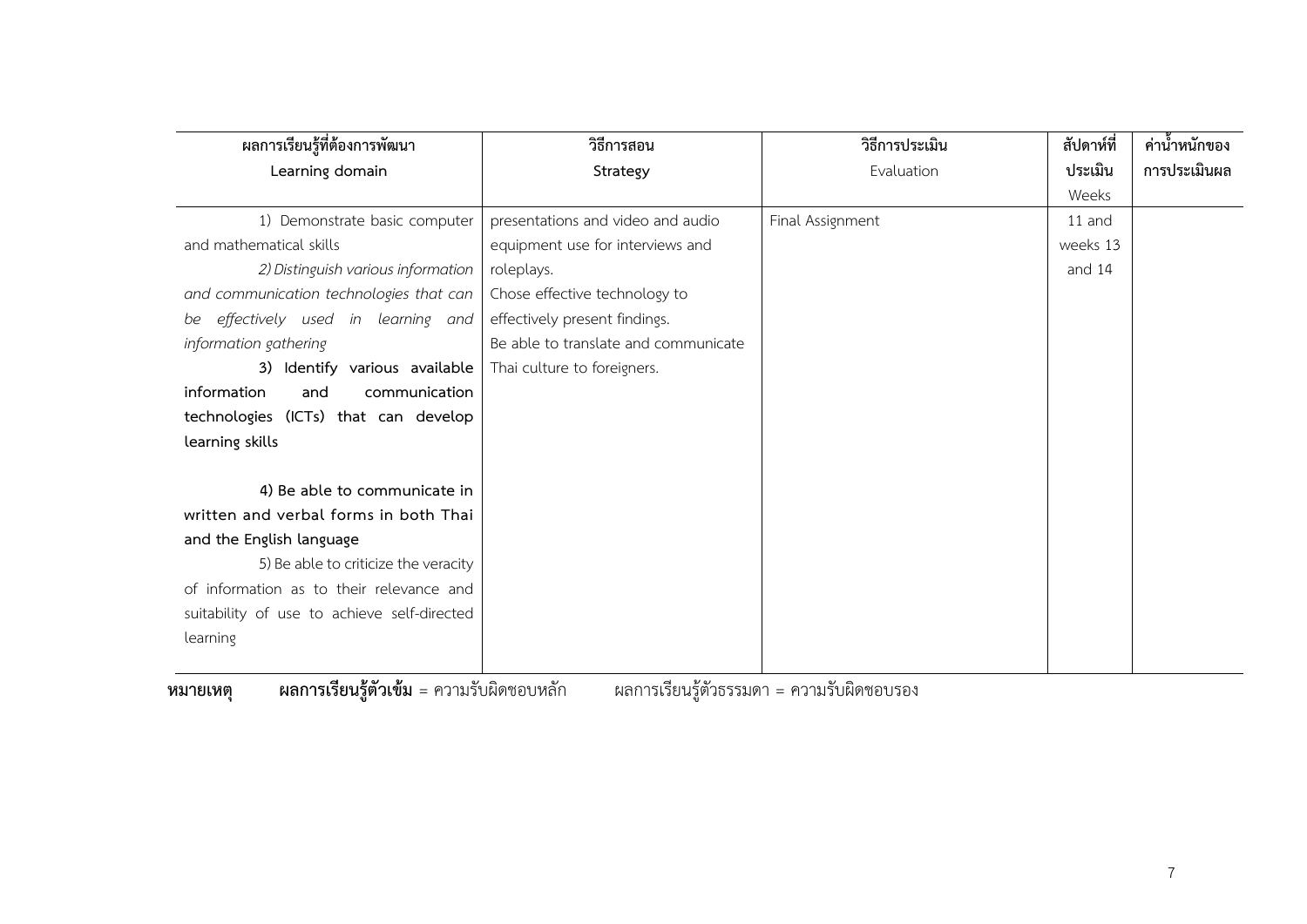# **หมวดที่5 แผนการสอนและการประเมินผล**

**5.1 แผนการสอน (หมวดที่ 5 ข้อ 2)**

| สัปดาห์ที่                          | หัวข้อ/รายละเอียด                                       | กิจกรรมการเรียนการสอน/ใบงาน                                                                                                                                                                                   | สื่อที่ใช้                                                                                                     | การวัดและประเมินผล                                                                                                         | ผู้สอน   |
|-------------------------------------|---------------------------------------------------------|---------------------------------------------------------------------------------------------------------------------------------------------------------------------------------------------------------------|----------------------------------------------------------------------------------------------------------------|----------------------------------------------------------------------------------------------------------------------------|----------|
| $($ ชม. $)$                         | <b>Topic</b>                                            | Classroom Activities and                                                                                                                                                                                      | <b>Instructional Materials</b>                                                                                 | (สัดส่วนการประเมิน)                                                                                                        | Teacher  |
|                                     |                                                         | Worksheets                                                                                                                                                                                                    |                                                                                                                | Evaluation (or not)                                                                                                        |          |
| 1<br>$(3 \text{ vi.})$              | Orientation<br>to<br>and<br>course<br>introduction      | กิจกรรมการเรียนการสอน : Activities<br>Presentation via PowerPoint<br>Pre-course brainstorming<br>2.<br>กิจกรรม/ใบงาน : Work sheets<br>1. Course Outline                                                       | Visual aids<br>(Power point)<br>Audio aids<br>Microphone<br>White board<br>Curriculum Handout                  | Attendance<br>and Participation (10% total over<br>the course)<br>(Ethics and morals domain)                               | Ivan New |
| 2<br>$(3 \text{ vi.})$              | Levels of Formality.<br><b>English Language Origins</b> | กิจกรรมการเรียนการสอน : Activities<br>1. Presentation: Warmer, lecture<br>2. Practice: Exercises, Games<br>3. Production: Delivery<br>กิจกรรม/ใบงาน : Work sheets<br>Maps                                     | Visual aids<br>Audio aids<br>Microphone<br>White board<br>Course book<br>Game materials for<br>active learning | Attendance<br>and Participation<br>(Towards 10% total)<br>(Ethics and morals domain plus<br>interpersonal skills)          | Ivan New |
| $\mathfrak{Z}$<br>$(3 \text{ vi.})$ | Cultural Snap Shots<br><b>Social Responses</b>          | กิจกรรมการเรียนการสอน : Activities<br>1. Presentation: warmer, matching<br>2. Practice: exercises, controlled<br>3. Production: Free production<br>กิจกรรม/ใบงาน : Work sheets<br>1. Preparing a presentation | Visual aids<br>Audio aids<br>Microphone<br>White board<br>Course Book<br>Game materials for<br>active learning | Attendance, Participation<br>(Towards 10% total)<br>(Ethics and morals)<br>and Video Homework<br>(Knowledge domain and IT) | Ivan New |
| $\overline{a}$<br>$(3 \text{ vi.})$ | <b>Cultural Values</b>                                  | กิจกรรมการเรียนการสอน : Activities<br>1. Presentation: Warmer, lecture                                                                                                                                        | Visual aids<br>Audio aids<br>Microphone                                                                        | Attendance, Participation<br>(Towards 10% total - (Ethics and<br>morals and interpersonal skills))                         | Ivan New |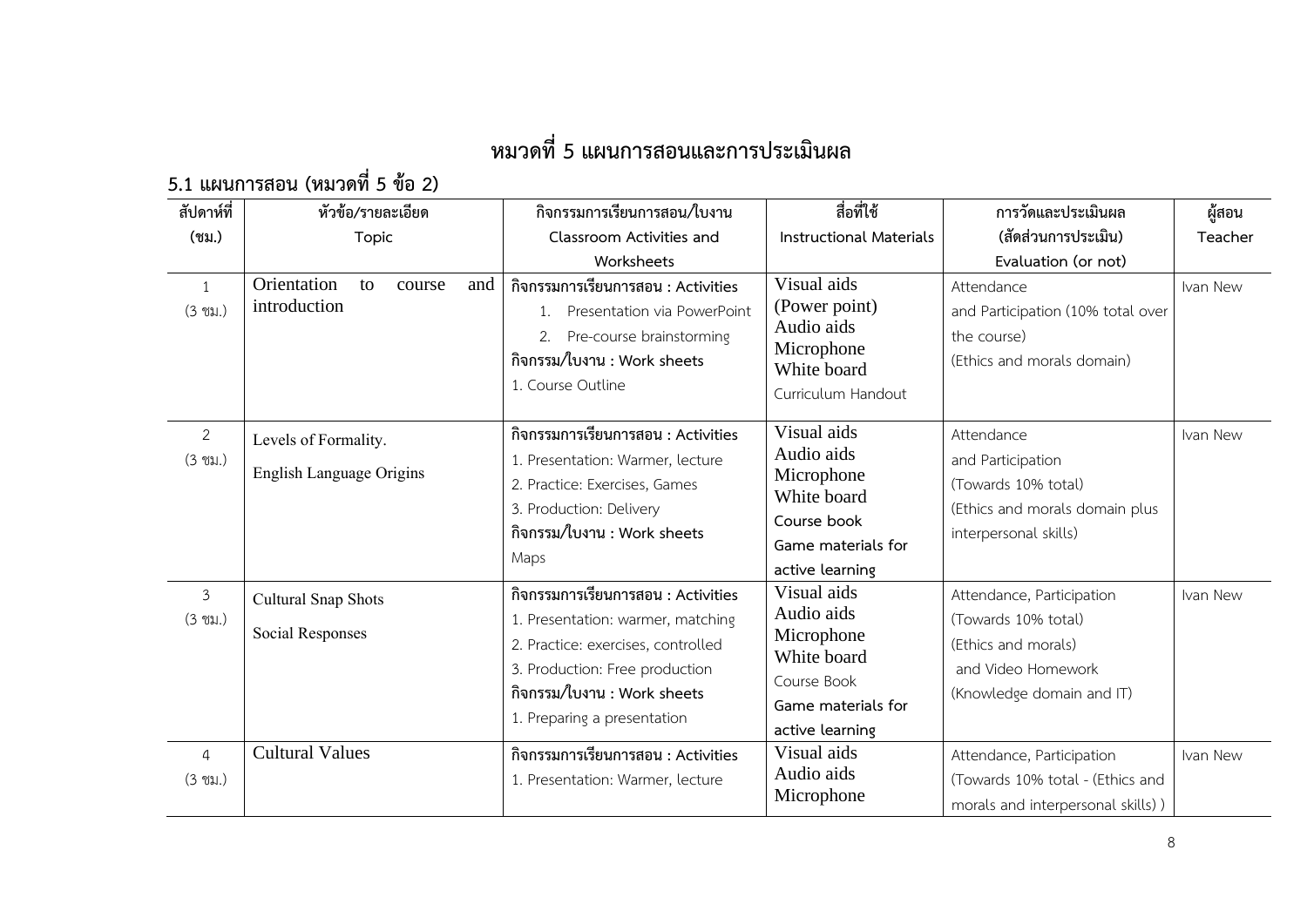| สัปดาห์ที่        | หัวข้อ/รายละเอียด        | กิจกรรมการเรียนการสอน/ใบงาน        | สื่อที่ใช้                     | การวัดและประเมินผล             | ผู้สอน   |
|-------------------|--------------------------|------------------------------------|--------------------------------|--------------------------------|----------|
| (ชม.)             | <b>Topic</b>             | Classroom Activities and           | <b>Instructional Materials</b> | (สัดส่วนการประเมิน)            | Teacher  |
|                   |                          | Worksheets                         |                                | Evaluation (or not)            |          |
|                   |                          | 2. Practice: Exercises, writing    | White board                    | And homework (Knowledge)       |          |
|                   |                          | questions                          | Course Book                    | (Home works - 10% total over   |          |
|                   |                          | 3. Production: Mill drill          | Game materials for             | the course)                    |          |
|                   |                          | กิจกรรม/ใบงาน : Work sheets        | active learning                |                                |          |
|                   |                          | Phrases                            |                                |                                |          |
| 5                 | <b>Social Customs</b>    | กิจกรรมการเรียนการสอน : Activities | Visual aids                    | Attendance                     | Ivan New |
| $(3 \text{ vi.})$ |                          | 1. Presentation: Reading           | Audio aids                     | and Participation (Towards 10% |          |
|                   |                          | 2. Practice: Action points         | Microphone                     | total)                         |          |
|                   |                          | 3. Production: Exercises           | White board                    | (Ethics and morals)            |          |
|                   |                          | กิจกรรม/ใบงาน : Work sheets        | Course Book                    |                                |          |
|                   |                          | Phrases                            | Game materials for             |                                |          |
|                   |                          | กิจกรรมการเรียนการสอน : Activities | active learning<br>Visual aids |                                |          |
| 6                 | Cultural comparisons     |                                    | Audio aids                     | Attendance                     | Ivan New |
| $(3 \text{ vi.})$ |                          | 1. Presentation: Warmer, Reading   | Microphone                     | and Participation (Towards 10% |          |
|                   |                          | 2. Practice: Action writing        | White board                    | total)                         |          |
|                   |                          | 3. Production: Exercises           | Course Book                    | (Ethics and morals)            |          |
|                   |                          | กิจกรรม/ใบงาน : Work sheets        | Game materials for             |                                |          |
|                   |                          | Phrases                            | active learning                |                                |          |
| $\overline{7}$    | Mini-Presentations       | กิจกรรมการเรียนการสอน : Activities | Visual aids                    | Attendance                     | Ivan New |
| $(3 \text{ vi.})$ |                          | 1. Presentation: Powerpoint warmer | Audio aids                     | and Participation (Towards 10% |          |
|                   | Non-verbal communication | 2. Practice: Matching examples     | Microphone                     | total)                         |          |
|                   |                          | 3. Production: Mill drill          | White board                    | (Ethics and morals, Cognitive, |          |
|                   |                          | กิจกรรม/ใบงาน : Work sheets        | Course Book                    | Cultural sensitivity, and IT)  |          |
|                   |                          | Phrases                            | Game materials for             | Presentations = 10%            |          |
|                   |                          |                                    | active learning                |                                |          |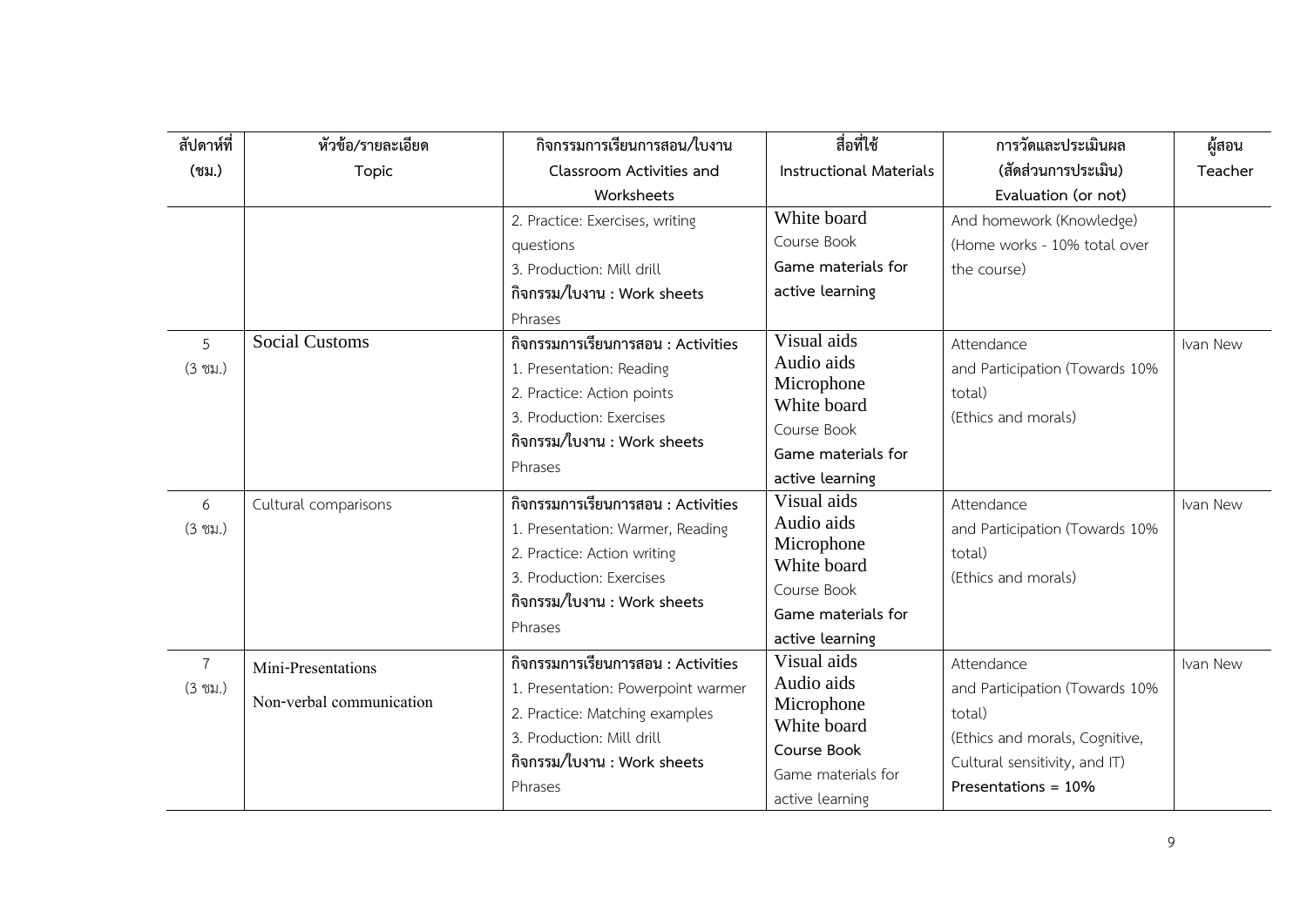| สัปดาห์ที่              | หัวข้อ/รายละเอียด            | กิจกรรมการเรียนการสอน/ใบงาน                                                                                                                                                                                        | สื่อที่ใช้                                                                                                     | การวัดและประเมินผล                                                                                        | ผู้สอน   |
|-------------------------|------------------------------|--------------------------------------------------------------------------------------------------------------------------------------------------------------------------------------------------------------------|----------------------------------------------------------------------------------------------------------------|-----------------------------------------------------------------------------------------------------------|----------|
| (ชม.)                   | <b>Topic</b>                 | Classroom Activities and                                                                                                                                                                                           | <b>Instructional Materials</b>                                                                                 | (สัดส่วนการประเมิน)                                                                                       | Teacher  |
|                         |                              | Worksheets                                                                                                                                                                                                         |                                                                                                                | Evaluation (or not)                                                                                       |          |
| 8<br>$(3 \text{ vi.})$  | Getting the intonation right | กิจกรรมการเรียนการสอน : Activities<br>1. Presentation: Warmer games<br>2. Practice: Drilling and exercises<br>3. Production: Mill drills and<br>exercises<br>กิจกรรม/ใบงาน : Work sheets<br>Phrases                | Visual aids<br>Audio aids<br>Microphone<br>White board<br>Course Book<br>Game materials for<br>active learning | Attendance<br>and Participation (Towards 10%<br>total)<br>(Ethics and morals and<br>interpersonal skills) | Ivan New |
| 9<br>$(3 \text{ vi.})$  | Mid Term Test                | กิจกรรม/ใบงาน : Work sheets<br>1. Review<br>2.Self-Assessment Record<br>กิจกรรมการเรียนการสอน : Activities<br>Test                                                                                                 | <b>Test Paper</b>                                                                                              | Test Evaluated = $20%$<br>(Knowledge)                                                                     | Ivan New |
| 10<br>$(3 \text{ u.})$  | Interviewing                 | กิจกรรมการเรียนการสอน : Activities<br>1. Presentation: Warmer<br>2. Practice: Exercises, controlled<br>practice<br>3. Production: Pair interviewing, free<br>practice<br>กิจกรรม/ใบงาน : Work sheets<br>Vocabulary | Visual aids<br>Audio aids<br>Microphone<br>White board<br>Course Book                                          | Attendance<br>and Participation (Towards 10%<br>total)                                                    | Ivan New |
| 11<br>$(3 \text{ vi.})$ | Modes of communication       | กิจกรรมการเรียนการสอน : Activities<br>1. Presentation: Warmer games +<br>Lecture                                                                                                                                   | Visual aids<br>Audio aids<br>Microphone<br>White board                                                         | Attendance<br>and Participation (Towards 10%<br>total)                                                    | Ivan New |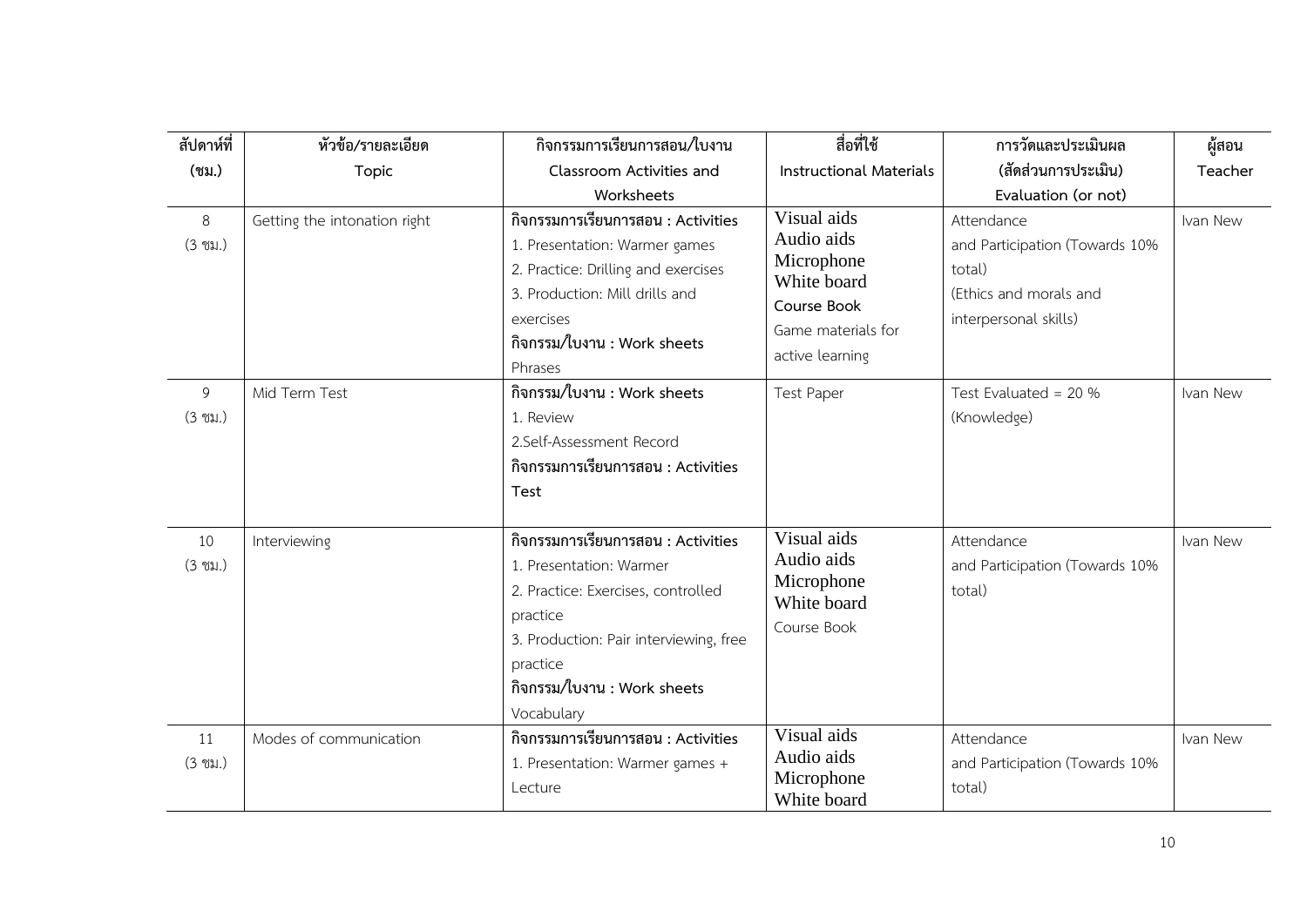| สัปดาห์ที่        | หัวข้อ/รายละเอียด                | กิจกรรมการเรียนการสอน/ใบงาน          | สื่อที่ใช้                     | การวัดและประเมินผล             | ผู้สอน   |
|-------------------|----------------------------------|--------------------------------------|--------------------------------|--------------------------------|----------|
| (ชม.)             | Topic                            | Classroom Activities and             | <b>Instructional Materials</b> | (สัดส่วนการประเมิน)            | Teacher  |
|                   |                                  | Worksheets                           |                                | Evaluation (or not)            |          |
|                   |                                  | 2. Practice: Controlled exercises.   | Course Book                    | (Ethics and morals)            |          |
|                   |                                  | 3. Production: Free practice and     | Game materials for             |                                |          |
|                   |                                  | delivery                             | active learning                |                                |          |
|                   |                                  | กิจกรรม/ใบงาน : Work sheets          |                                |                                |          |
|                   |                                  | Phrases and idioms                   |                                |                                |          |
| 12                | Presentations Workshop           | กิจกรรมการเรียนการสอน : Activities   | Visual aids                    | Attendance                     | Ivan New |
| $(3 \text{ vi.})$ |                                  | 1. Presentation: PowerPoint lecture  | Audio aids                     | and Participation (Towards 10% |          |
|                   |                                  | 2. Practice: Drills                  | Microphone<br>White board      | total)                         |          |
|                   |                                  | 3. Production: Delivery              |                                | (Ethics and morals)            |          |
|                   |                                  | กิจกรรม/ใบงาน : Work sheets          | Course Book                    |                                |          |
|                   |                                  | Presentation language                |                                |                                |          |
|                   |                                  | Assessment sheets                    |                                |                                |          |
| 13                | Final Presentations (half class) | กิจกรรมการเรียนการสอน : Activities   | Visual aids                    | Evaluation of presentations =  | Ivan New |
| $(3 \text{ vi.})$ |                                  | Production                           | Audio aids                     | 30% (half class)               |          |
|                   |                                  | กิจกรรม/ใบงาน : Work sheets          | Microphone<br>White board      | (Knowledge, cognitive and IT)  |          |
|                   |                                  | Assessment sheets                    |                                |                                |          |
| 14                | Final Presentations (half class) | กิจกรรมการเรียนการสอน : Activities3. | Visual aids                    | Evaluation of presentations =  | Ivan New |
| $(3 \text{ vi.})$ |                                  | Production                           | Audio aids                     | 30% (half class)               |          |
|                   |                                  | กิจกรรม/ใบงาน : Work sheets          | Microphone                     | (Knowledge, cognitive and IT)  |          |
|                   |                                  | Assessment sheets                    | White board                    |                                |          |
|                   |                                  |                                      |                                |                                |          |
| 15                | Final Oral Test                  |                                      |                                | Oral Test evaluation = $10\%$  | Ivan New |
| $(3 \text{ vi.})$ |                                  |                                      |                                | Coursebook check = $10\%$      |          |
| 16                |                                  |                                      | สอบปลายภาค                     |                                |          |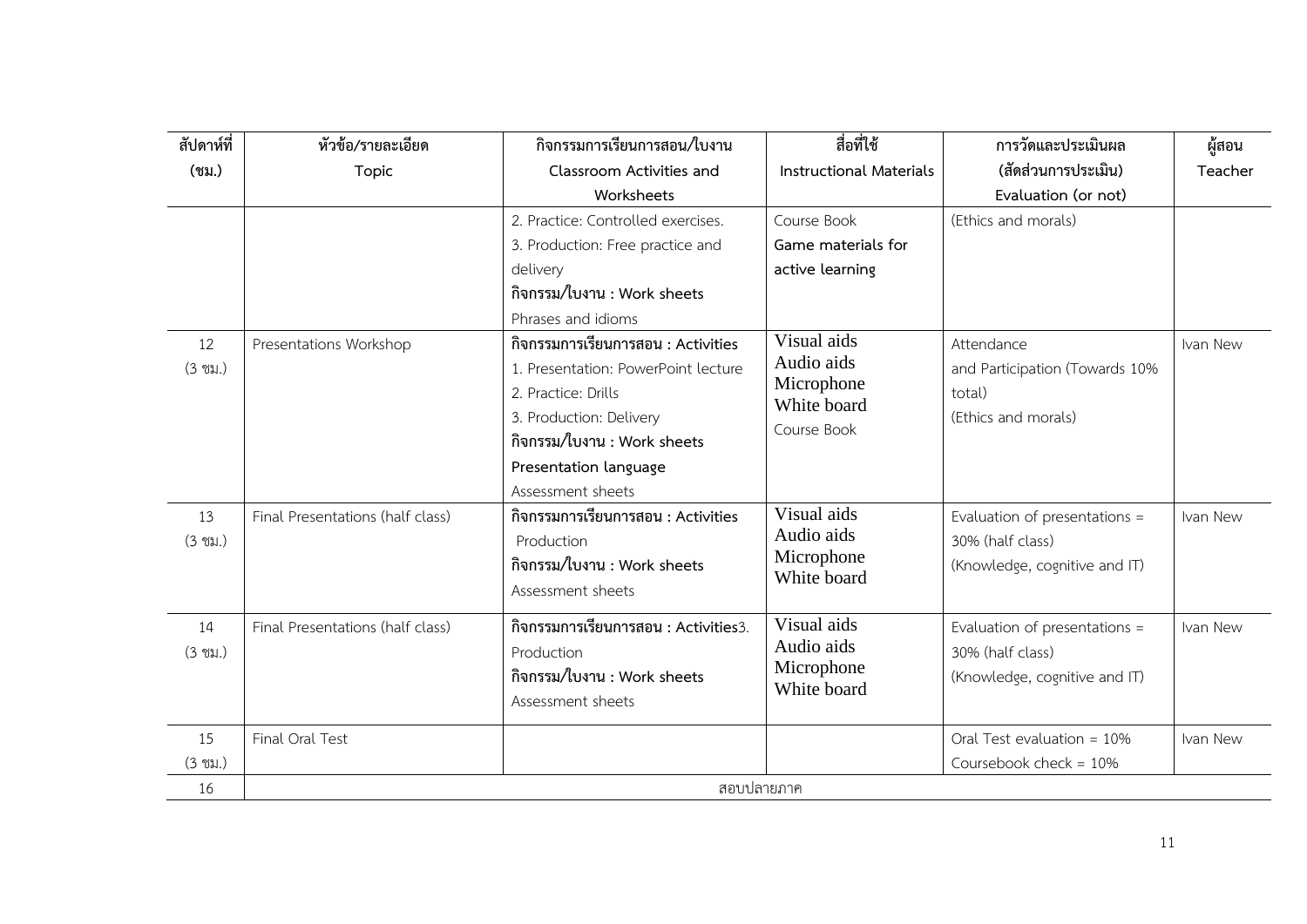| สัปดาห์ที่<br>(ชม.) | ້ ນ<br>หวข้อ/รายละเอยด<br>Topic | กิจกรรมการเรียนการสอน/ใบงาน<br>Classroom Activities and<br>Worksheets | สื่อที่ใช้<br>Instructional Materials | การวดและประเม่นผล<br>(สัดส่วนการประเมิน)<br>Evaluation (or not) | ผู้สอน<br>Teacher |
|---------------------|---------------------------------|-----------------------------------------------------------------------|---------------------------------------|-----------------------------------------------------------------|-------------------|
|                     |                                 |                                                                       |                                       |                                                                 |                   |
| (3 ซม.)             |                                 |                                                                       |                                       |                                                                 |                   |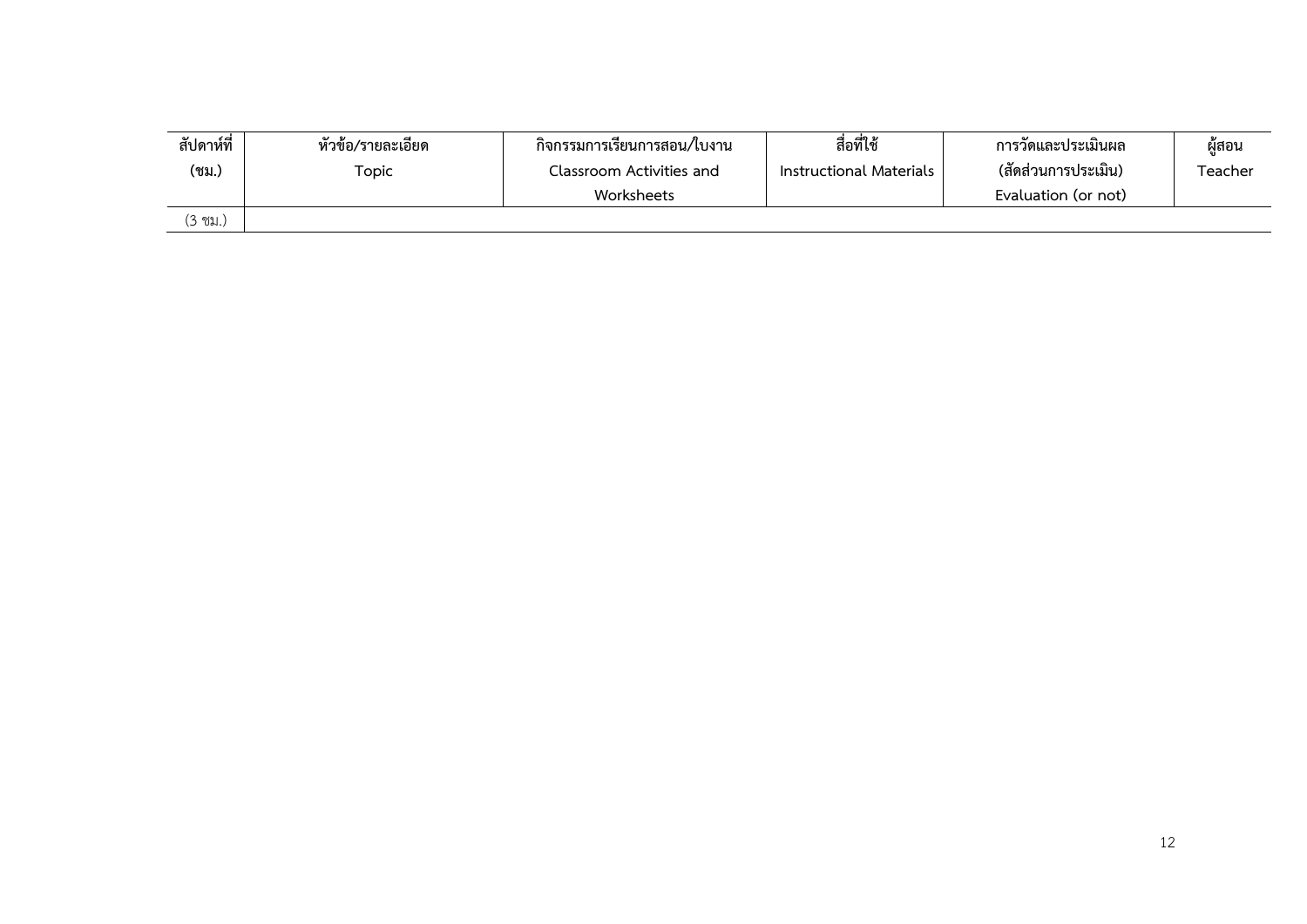#### **5.2 การวัดและการประเมินผล - Evaluation**

| 1) การวัดผล : Measurement |     |
|---------------------------|-----|
| - Courework               | 60% |
| - Final                   | 30% |
| - Morals / Behavior       | 10% |
|                           |     |

2) การประเมินผล : ใช้ระบบ  $\Box$  อิงกลุ่ม  $\boxdot$  อิงเกณฑ์ของมหาวิทยาลัย ดังนี้

| ระดับคะแนน (คะแนน) | ระดับผลการเรียน |  |
|--------------------|-----------------|--|
| 90-100             | A               |  |
| 85-89              | $B^+$           |  |
| 75-84              | B               |  |
| 70-74              | $C^+$           |  |
| 60-69              | $\subset$       |  |
| 55-59              | $D^+$           |  |
| $50 - 54$          |                 |  |
| $0 - 50$           | F               |  |

## **หมวดที่6 ทรัพยากรประกอบการเรียนการสอน**

#### **Learning Resources**

#### **6.1 เอกสารและต าราหลัก**

**Required text:** Compilation text and handouts

#### **6.2 เอกสารและข้อมูลส าคัญ**

**Essential Reference: Foreign Language Newspapers**

**Website:** [www.youtube.com](http://www.youtube.com/)

#### **6.3 เอกสารและข้อมูลแนะน า**

**Recommended Books and Reference Material: Internet - bbclearningenglish.com, Applications for Smart Phone "Sounds"**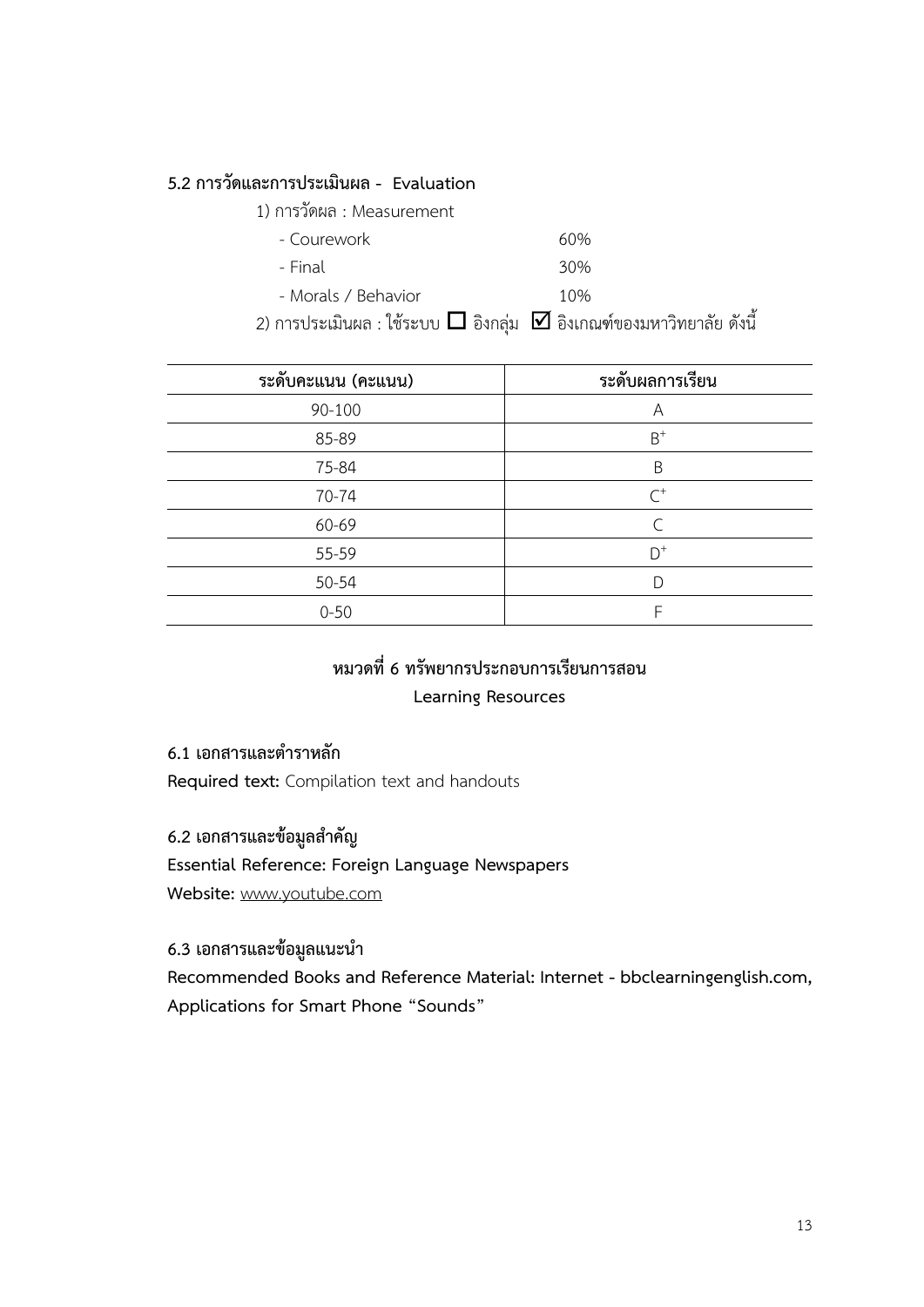### **หมวดที่7 การประเมินและปรับปรุงการด าเนินการของรายวิชา 7.1 กลยุทธ์การประเมินประสิทธิผลของรายวิชาโดยนักศึกษา**

#### **Strategies for Obtaining Student Feedback on Quality of Teaching**

Confidential completion of standard course evaluation questionnaire.

#### **7.2 กลยุทธ์การประเมินการสอน**

#### **Other Strategies for Evaluation of Teaching**

Observations and assistance from colleagues, independent assessment of standards achieved by students, independent advice on assignment tasks, etc.

#### 7.3 การปรับปรุงการสอน

#### **Processes for Improvement of Teaching**

Workshops on teaching methods, review of recommended teaching strategies.

#### **7.4 การทวนสอบมาตรฐานผลสัมฤทธิ์ของนักศึกษาในรายวิชา**

#### **Processes for Verifying Standards of Student Achievement**

Check marking of a sample of mid-term examination papers or assignment tasks.

## การทวนสอบผลการเรียนรู้ของนักศึกษาจากการสังเกตพฤติกรรม คะแนนการสอบ การ

ปฏิบัติและการนำเสนอผลงาน

| ผลการเรียนรู้               | วิธีการประเมิน |            |                |
|-----------------------------|----------------|------------|----------------|
| Domain                      | การสังเกต      | การสอบ     | การปฏิบัติ/การ |
|                             | พฤติกรรม       | Evaluation | นำเสนอผลงาน    |
|                             | Observation    |            | Presentation   |
| คุณธรรม จริยธรรม Morals     |                |            |                |
| ความรู้ Knowledge           |                |            |                |
| ทักษะทางปัญญา Cognitive     |                |            |                |
| ทักษะความสัมพันธ์ระหว่าง    |                |            |                |
| บุคคลและความรับผิดชอบ       |                |            |                |
| Interpersonal Skills        |                |            |                |
| ทักษะการวิเคราะห์เชิงตัวเลข |                |            |                |
| การสื่อสาร และการใช้ไอที    |                |            |                |
| Numerical IT and            |                |            |                |
| Communication               |                |            |                |